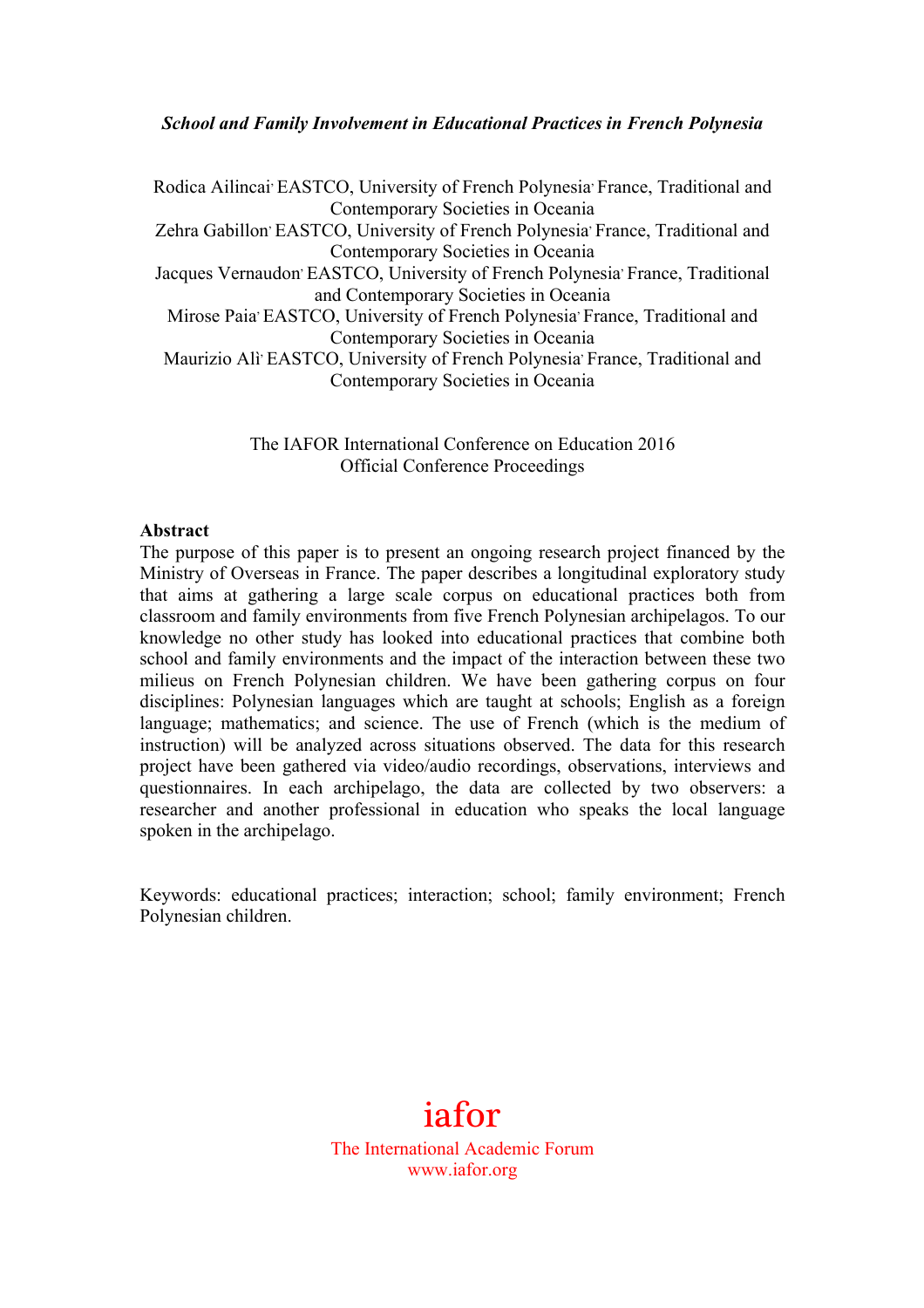## **Introduction**

The purpose of this paper is to present a project in the process of finalization which aims to establish a corpus of educational practices in the school and family environments in French Polynesia. This research is both longitudinal, since it covers a three-year period, and exploratory because, to our knowledge, this is the first research of its kind carried out within the territory of French Polynesia.

The corpus is aimed, on the one hand, at current educational practices, i.e. the practices observed and filmed by the researchers and, on the other hand, reported educational practices, i.e. practices collected by means of interviews.

Describing and analyzing educational practices in settings in which the child evolves will enable us to, firstly, understand current interactive dynamics and their impact on learning at school and, secondly, propose guidelines for awareness-raising and the training of parents and teachers in the specific multilingual and multicultural context of Polynesia. Whilst recent studies have reported on multilingualism and the inclusion of local languages into the school curriculum, to our knowledge no studies exist on educational practices (teacher and parent) and their impact on the school performance of Polynesian children.

However, the role and importance of the links between educational practices and school achievement are now clearly established. In this sense, examples include, among others, the impact of educational styles of adults on children's learning, the roles and functions of the family in different cultural contexts and their impact on adjustment and school performance, and the influence on the cognitive skills of children.

# **Research questions**

Our project is based on two key research questions:

- 1. What are the family educational practices in the five archipelagos of French Polynesia? Is there interactive variability between different family practices: especially among the populations of the five archipelagos; or between families living in the same archipelago?
- 2. What are the teaching practices and classroom interactions? Is there interactive variability depending on the type of activity (Polynesian languages; English, mathematics, science); or is there variability depending on the linguistic and cultural context?

To our knowledge, this is the first study of its kind in French Polynesia to examine teaching and family educational practices for these socio-cultural groups.

Our hypothesis is that the interactional variability between educational practices in the family and the school may influence the child's adjustment to the school environment.

#### **Complementarity with recent research in French Polynesia**

Our research is complementary to recent research specifically devoted to the question of multilingualism (LCP and ANR-ECOLPOM, ReoC3, OPLF, see below) and exploratory research on the implementation of the CLIL approach to teach a school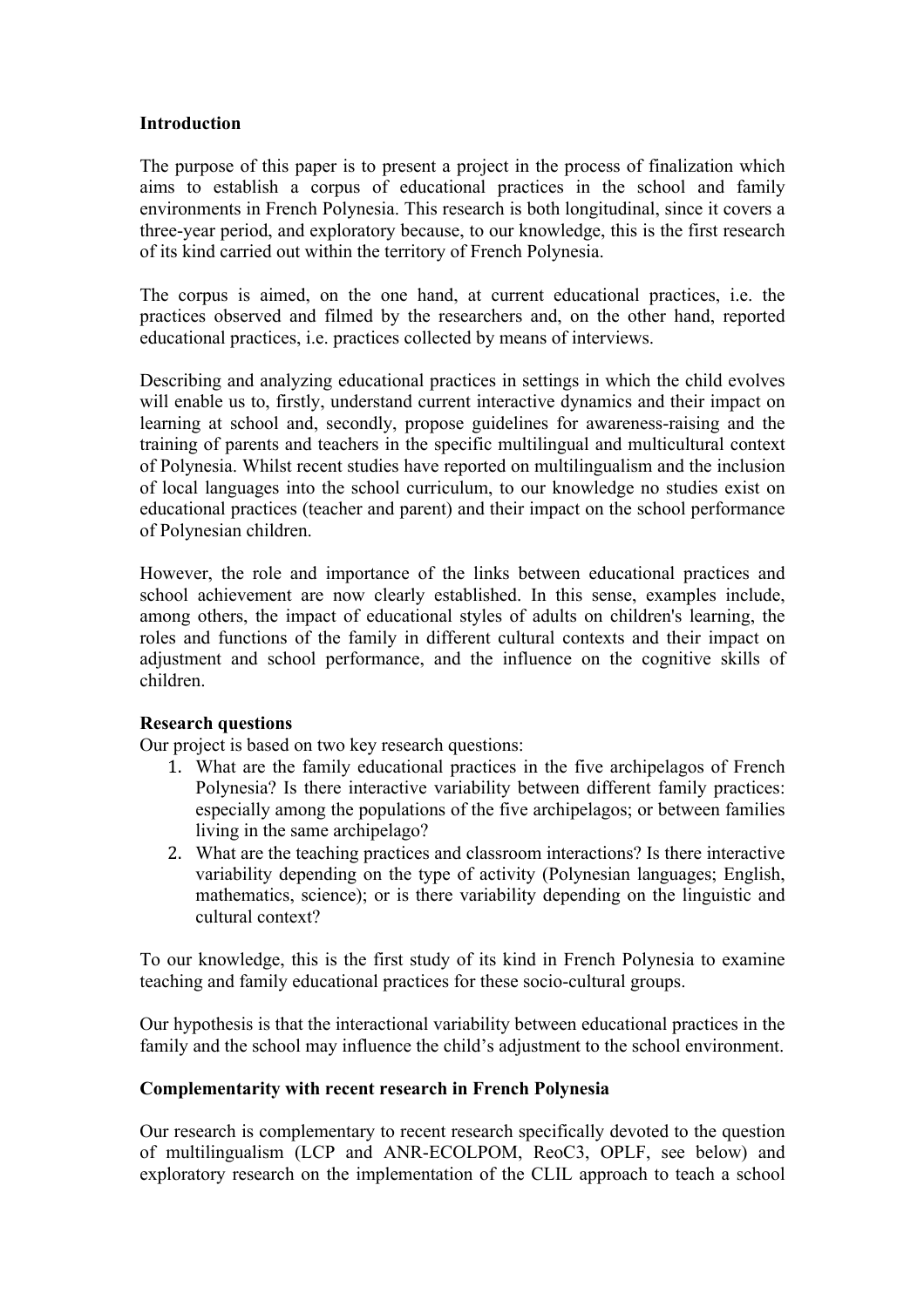subject using English. In this chapter we briefly describe each of these programs, whether already completed or still in progress:

*LCP "Teaching of Polynesian languages in the public primary school of French Polynesia" (2006-2009)*

This program measured the impact of an experimental teaching mechanism in Polynesian languages and culture on the psychological development of the child and his/her academic achievement (at a rate of 5 hours/week instead of 2 hours and 40 minutes) (Nocus et al. 2012; 2014).

*ANR-ECOLPOM "Evaluation of original language teaching programs in the bilingual context in the primary school in New Caledonia, French Polynesia, and Guyana" (2009-2011)*

This program assessed French/local language bilingual programs in three communities in accordance with two complementary psycholinguistic and sociolinguistic axes, for CP and CE1 levels. In this context, surveys were conducted on family language practices and the family and school relationships (Salaun, 2012).

#### *ReoC3 "Intensive teaching from reo mā'ohi to Cycle 3 to prevent and fight against illiteracy in French Polynesia" (2012-2014)*

In French Polynesia, ReoC3 constituted a continuation of the ECOLPOM program within the framework of educational and language policy of the Directorate of Primary Education of French Polynesia. The Directorate aims to promote the growth of additive bilingualism by facilitating the mastery of both the spoken and written French language, based on the students' original language. More precisely, this continued the strengthening and teaching of languages and Polynesian Culture (LCP) already initiated in Cycles 1 and 2 into Cycle 3. The ReoC3 mechanism set up experimental LCP classes at CE2 level, then at CM1 level, and focused on the production of content and language teaching materials. In addition, it involved the organization of awareness-raising and information sessions for teachers and families regarding their role in the building up of students' language skills, in a multilingual family and social environment.

## *OPLF "Observatory of practices of the French language and languages of France - Tahitian between school and family: the contemporary context and practices of children in French Polynesia" (2013-2014)*

This survey was conducted through semi-structured interviews, based on a common interview outline, with 24 children from Cycle 3. The project aimed to survey students on their French, English and Tahitian language learning practices.

#### *CLIL (Content and Language Integrated Learning) in a multilingual context (2012- 2014)*

The CLIL project is still an on going project and it involves investigations on the implementation of this approach in the primary school context in French Polynesia (Gabillon & Ailincai, 2013, 2015a, 2015b). This longitudinal study has been carried on since 2012 aims to explore various CLIL practices (in the classroom and family settings) and to establish a set of data that can be used for teacher training.

The data obtained from these abovementioned research studies revealed interesting results in a experimental setting, limited to the islands of Tahiti and Moorea. These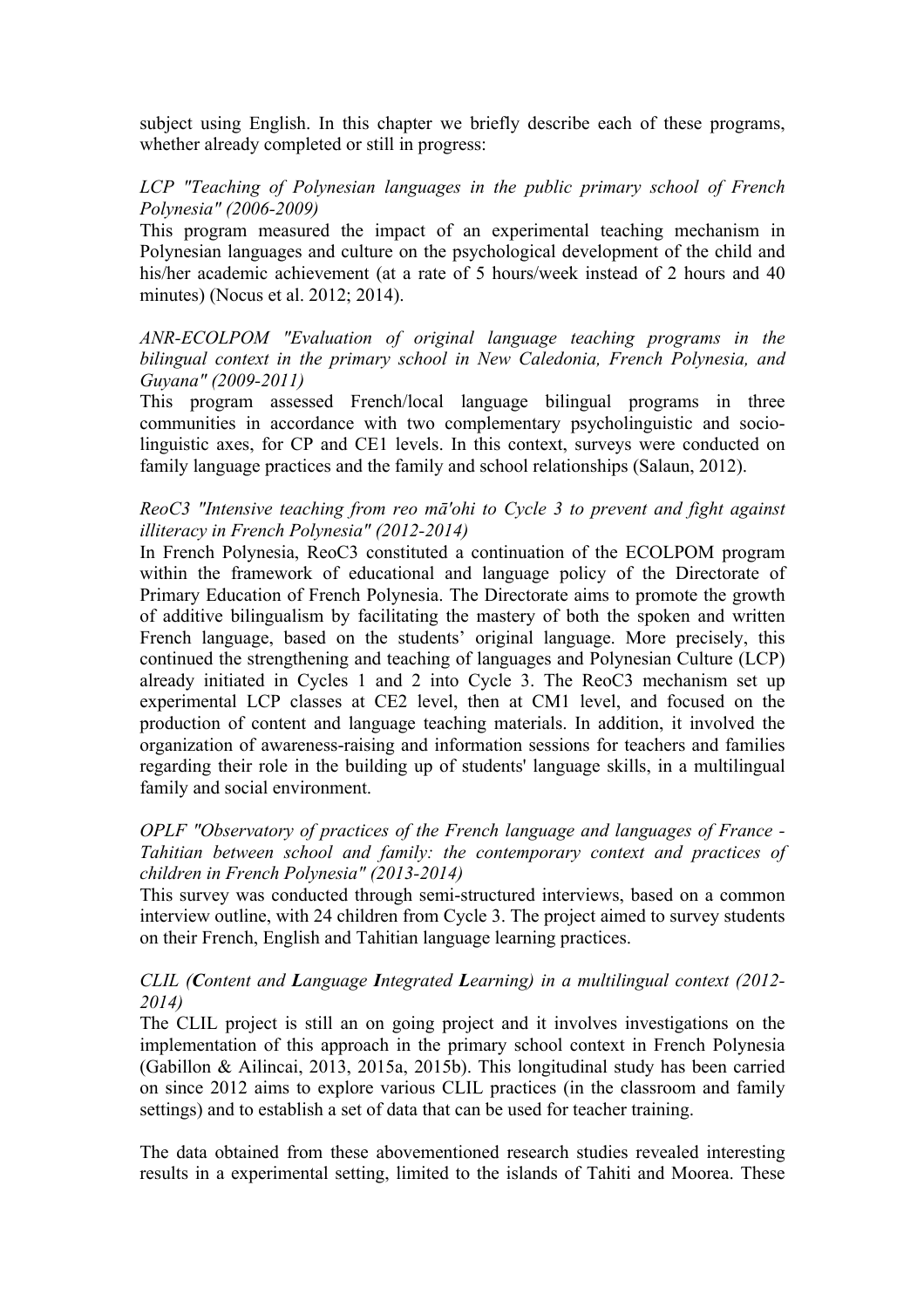studies should be reevaluated in ordinary, non-experimental learning contexts over the whole territory. Moreover, some studies (e.g. OPLF and CLIL) have used a small qualitative corpus and their results need to be confirmed using larger samples.

Indeed, the Government of French Polynesia has invested heavily in the learning of local languages (Polynesian languages) and foreign languages (English) in the country's primary schools. However, very few studies have focused on the current teaching and family practices which, according to research results on a global level, have a strong impact on the development and school achievement of the child.

In this sense, our project is complementary to the previous and ongoing research studies which have been implemented in the French Polynesian Context and it constitutes a logical and necessary step for future research projects.

#### **The theoretical fields on which this research project is based**

Numerous studies suggest that the educational practices and contexts of adults may be intermediate variables between the social background and school adjustment of children. Thus, there would be a high correlation between development and school adjustment (Pourtois, 1979; Bloom, 1964).

The link between the immediate environment of the child and the socio-cultural context is confirmed, by both eco-systemic theories and socio-cultural theories.

## *Eco-systemic theories*

The importance of the education of children within a family milieu has been raised for a long time (see the synthesis proposed by Pourtois & Desmet, 1989; Montandon & Sapru, 2002). In psychology, ecosystem development theories (e.g. Bronfenbrenner, 1986) have emphasized the role of the microsystem composed of people who take care of the child (e.g. nuclear family, nursery, etc.), as well as other systems in which the child fits (e.g. extended family, educational and social community, social group, etc.). It has been shown that the way in which the parent exercises his/her role has effects on the development of the child and his/her academic success (Tazouti, Flieller & Vrignaud, 2005; Dearing et al., 2006; Lahaye, Pourtois & Desmet, 2007; Spoth, Randall & Shin, 2008). Numerous studies have thus attempted to identify the characteristics of the practices and attitudes of parents, which determine the healthy development of children on physical, cognitive, emotional and social levels (e.g. Barocas et al. 1991; Steinberg et al., 1992; Martin, Ryan, & Brooks-Gunn, 2007).

In line with ecological models, we will briefly introduce here the famous developmental model of Bronfenbrenner (1979). According to this author, the child's cognitive development is influenced by different social environments and systems that are interconnected. The model shows the different nested structures (see Figure 1): the microsystem (the immediate environment of the individual) is included in the mesosystem (all of the microsystems), which in turn is included in the exosystem (system of external forces, having a strong impact on the microsystem, e.g. policies, regulations, finance, etc.), all of which are contained in the macro-system (remote systems of strength with long-term influence e.g. values, culture).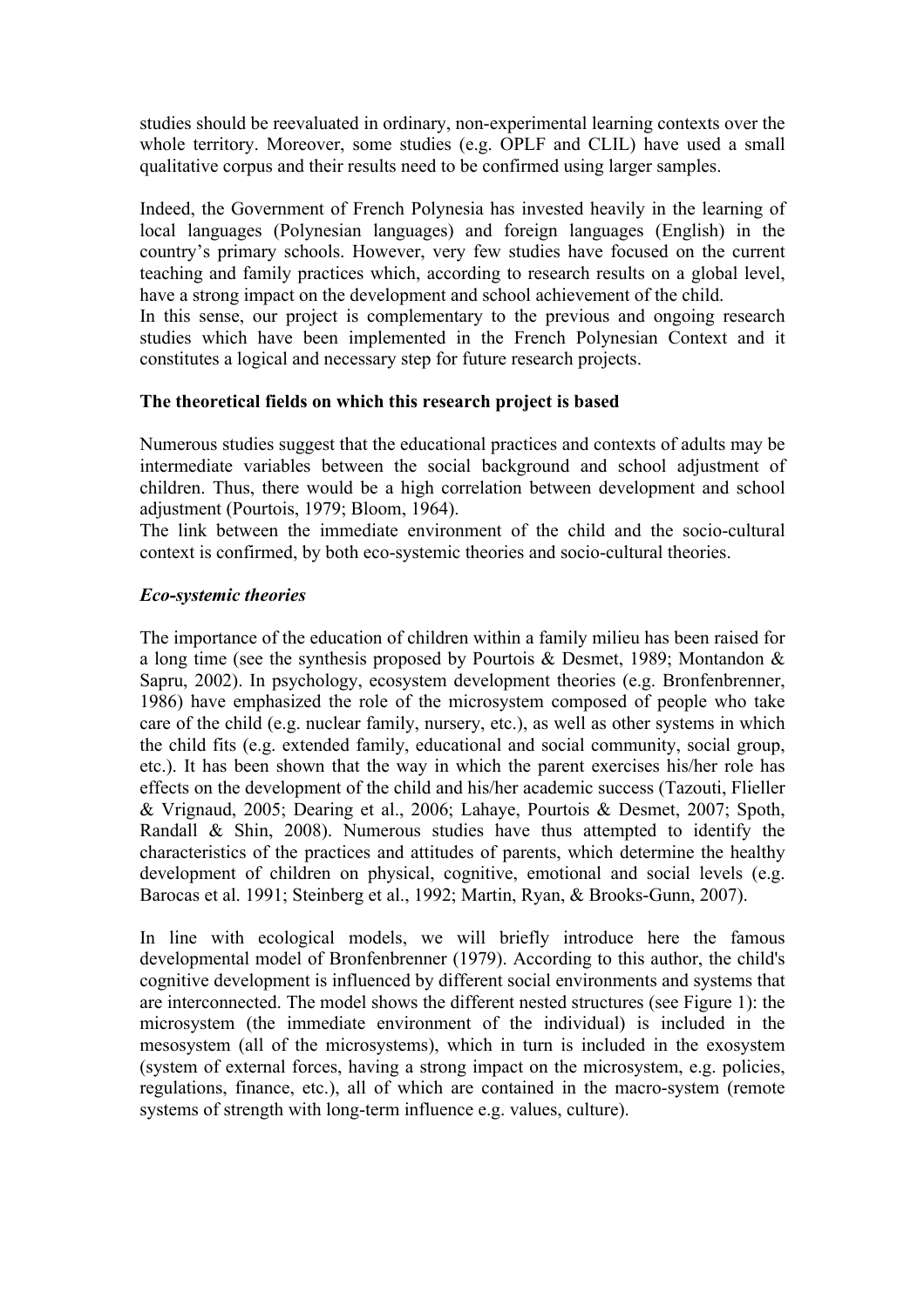

Figure 1: Bronfenbrenner's developmental model (1979).

Bronfenbrenner's theory of ecological systems helps us to understand the overall context in which the child evolves, with all systems operating in a dynamic interaction with the child, which is the innermost structure.

This macro-approach was completed with the model of bio-ecological systems (Bronfenbrenner & Ceci 1994; Bronfenbrenner, 1995) which focuses more on the microsystem and the end processes of child development. Among the microecological approaches, we include the developmental model proposed by Valsiner (1987). This model characterizes each event experienced by the child into three interacting areas: the free movement zone (the free movement of children according to the rules already integrated); the area of encouraged actions (actions required by instructors); and the proximal development zone (the set of actions that the child can only complete with the help of another person, inspired by Vygotsky).

For Valsiner (1987), the environment is characterized by its cultural (transmission of the cultural dimension) and regulated (limits, permissions, suggestions, encouragement) side. His model offers a compelling interest for studying the environment on a fine scale, close to the child.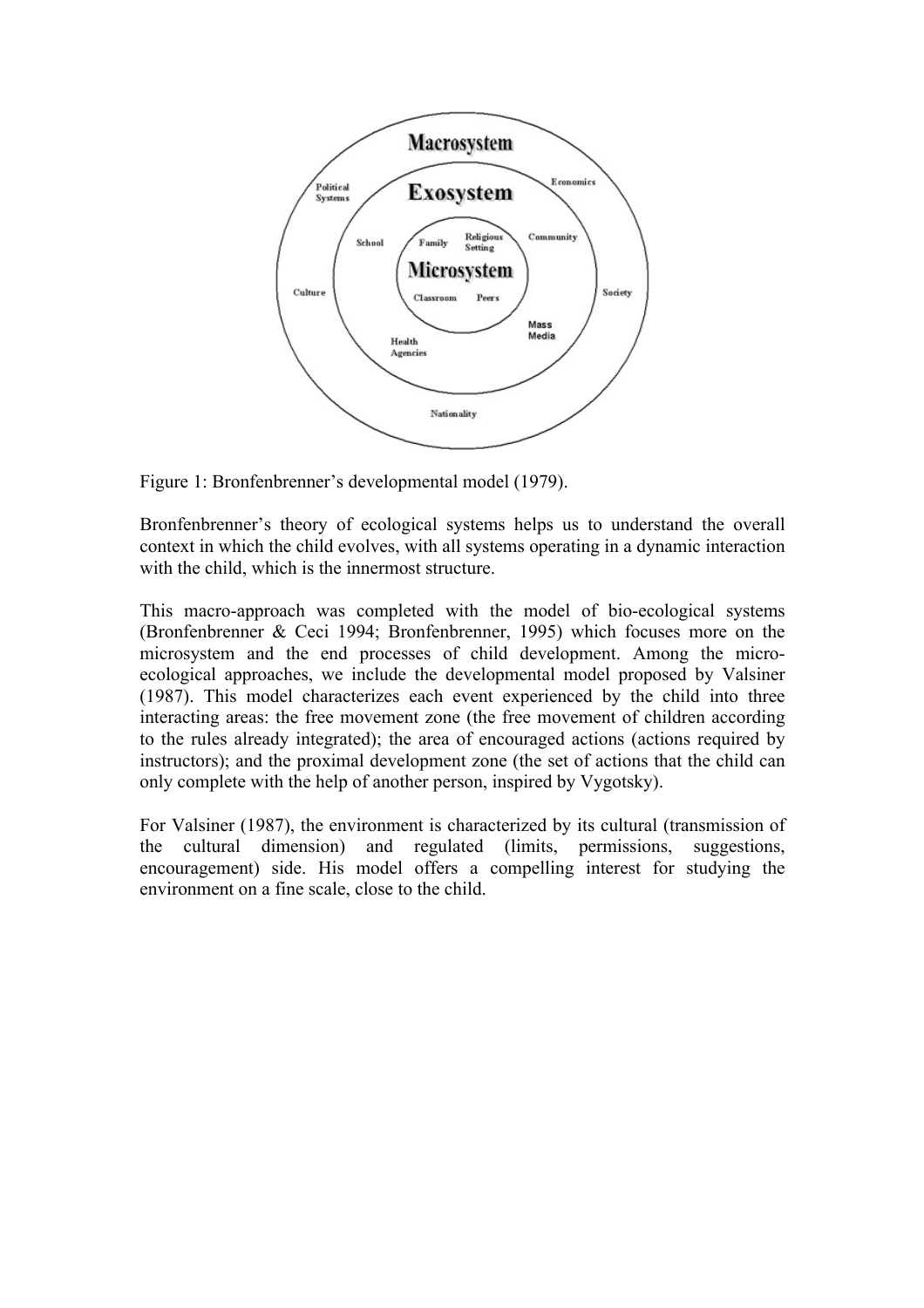

Figure 2: Graphic interpretation of Valsiner's model by Lacombe, 2006.

Another theoretical framework of particular interest to us is that of the "developmental niche" proposed by Super and Harkness (1997).



Figure 3: The developmental model, "the developmental niche ", Super and Harkness (1986, 1997).

In this model, which meets the requirements of psychology and anthropology, the close environment of the child and cultural transmission (its enculturation and socialization) envelop the individual and maintain an interactive dynamic in which contexts (physical and social), educational practices and the behavior of adults are the main components (see Figure 3).

These three components work as an indivisible whole and contribute to instilling within the child the personal characteristics and instrumental and social skills necessary for integration into their social group.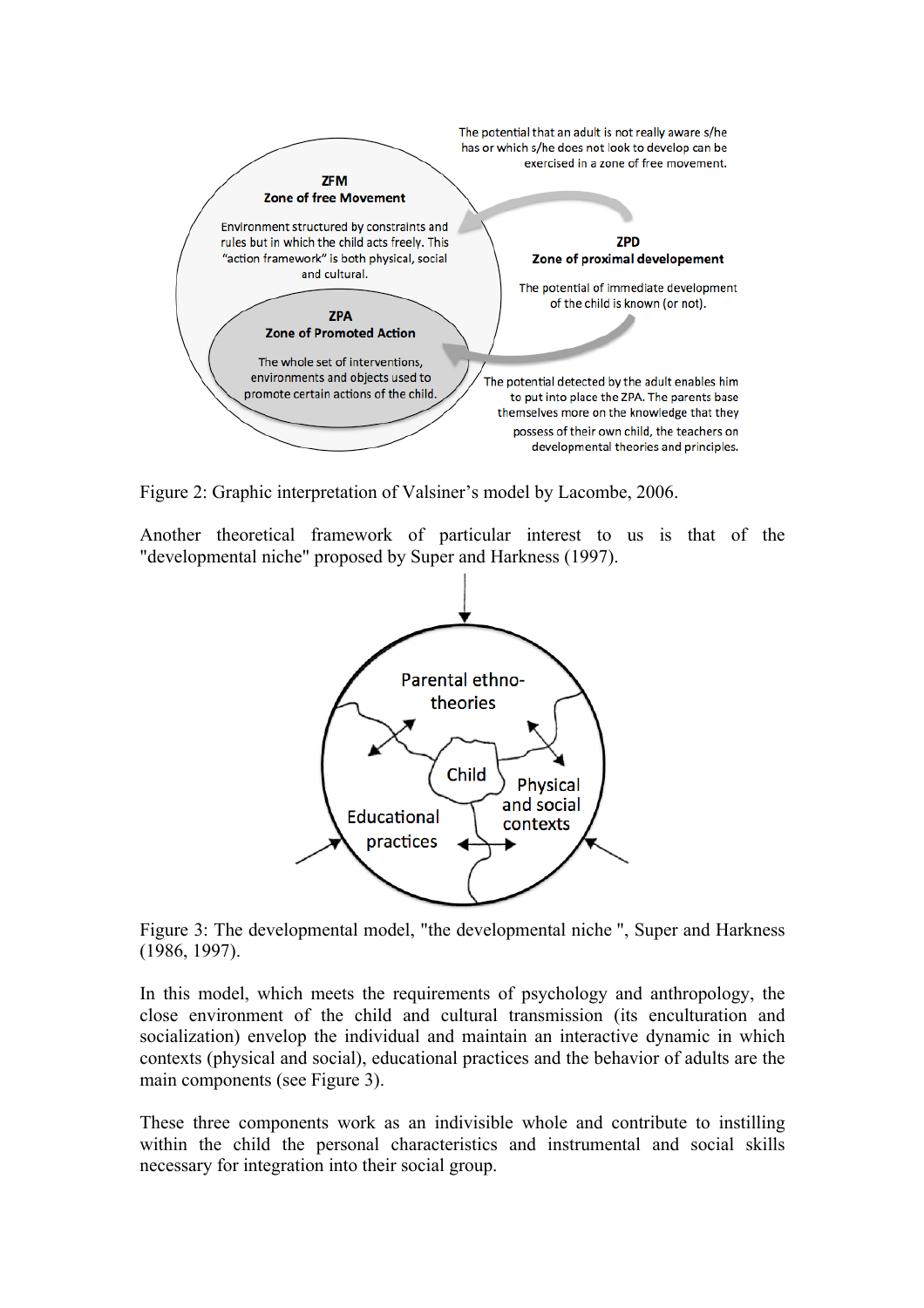#### *Socio-cultural theories*

Socio-cultural theories, most of which are influenced by the ideas of Vygotsky (1978), consider the formation of knowledge and cognitive development as a social construction that grows through social interactions. According to this theory, children can learn better when interactive activities are used. It has also been shown that children learn new knowledge better when a more experienced person [e.g. teacher, mother, father etc.] facilitates their learning using gestures, artifacts, simplified language etc. (this type of assistance is known as 'scaffolding'). The use of real life situations, which form the basis of learning from experience, as well as the active participation of students, are also considered as effective methods in the teaching of young learners, both in general education and the learning of a foreign/second language.

Vygotsky (1978) distinguishes cognitive development as a social construction which is developed with social collaboration. He says that optimal cognitive development depends on the 'zone of proximal development' (ZPD) where individuals construct new concepts of language through social interaction. Vygotsky does not consider the construction process of individual knowledge as separate to the social process, but considers the two as connected and interdependent. According to Vygotsky (1978), knowledge is co-constructed firs on social plans through interaction with others and then this knowledge is appropriated (i.e. internalized) at the level of personal plans. From the socio-cultural point of view, the building of knowledge is a social and contextual process. Through this process, learners test hypotheses by social negotiation and every individual has a different interpretation of this social experience.

Many studies (Vandenplas-Holper 1987; Mugny and Carugati 1985; Pourtois and Desmet 2004) attest to the interest of researchers in the socio-cultural and psychosocial approaches that examine the implicit theories of parents (their knowledge a priori of the child development process). The cultural aspects being implicit, it is difficult for the teacher to understand and possibly take into account the cultural differences of the pupils in the class. Note the work of Charlot on the positive influence of the school (the effect of certain teachers' "messages") on the relationship with the knowledge of students who fail academically (Charlot, 1999b). Furthermore, other studies have examined the impact of the representations of parents about school and school signifiers on the child's psychological future (Pourtois and Delhaye, 1981). Vygotsky's socio-cultural theory is completed with learning theories such as Bandura's social learning theory (1977), Lave's experiential learning theory (1991), Leontiev's activity theory (1978), and Bruner's constructivist theory (1978).

A review of recent international scientific literature on practices and representations, attests to numerous studies showing that the major determinants of fundamental learning (see Dieterich et al., 2006) and behavioral disorders (e.g. anxiety, high-risk behavior, violence, etc.) relate to family practices (August et al., 2001; Lengua, 2006; Khanna & Kendall, 2009), parental control, and methods of parent-child interaction (Kilgore, Snyder & Lentz, 2000; Kalff et al., 2001; Valiente, Lemery-Chalfant & Reiser, 2007; Orte et al., 2008; Deater-Deckard et al., 2009; Calzada, Fernandez & Cortes, 2010; Feinberg et al., 2010; Livas-Dlott, Fuller & Stein, 2010; Weil Barais & Lacroix, 2010). Moreover, some research highlights the impact of parenting practices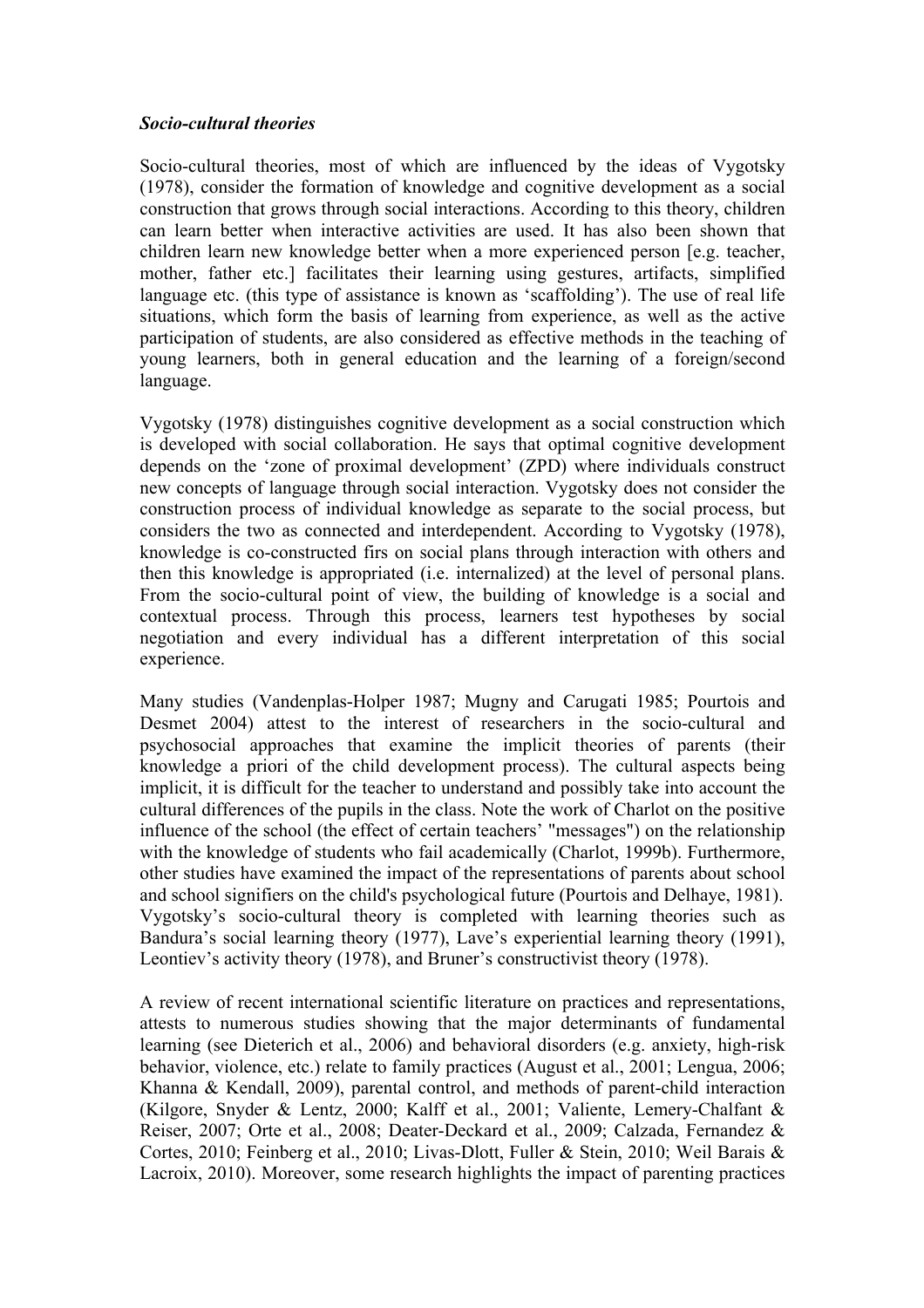on academic achievement and the fact that practices vary according to the sex of the children (Potvin et al. 1996; Deslandes and Cloutier, 2005).

Pourtois notes that family realities (e.g. behaviors, attitudes, personality traits and intellectual potential of parents, status and social environment) may account for over 84% of the variance of scholastic skills (Pourtois 1979).

*Regarding teaching practices*, we mention some recently-studied elements: the processes that explain the regularities and variations in teaching practices and the dynamics with changing "teaching-learning" situations (Altet, 2002); the relationship to the context and constraints (Clanet, 2005; Clauzard and Veyrunes, 2007); interactional dynamics co-constructed between the teacher and students (Vinatier, 2007); the role of the semiotic and cultural function of language (Numa-Bocage et al., 2007); or teacher-student interactions and professional gestures (Altet, 1994; Bru, 1991 Clanet, 2005). This study is a continuation of the work carried out on contextualized learning (Blanchet, Moore & Rahal, 2008; Facthum-Sainton, Gaydu & Chéry, 2010; Prudent, Tupin & Wharton, 2005), as well as on classroom practices in multilingual situations (Gajo & Mondada, 2000), and the role that family educational practices can play in contexts of school bi/multilingualism (Pourtois & Desment 2004; Ogbu 1987; Ailincai, 2012).

## **Research methodology**

In terms of method, as regards verbal corpora, with mainly linguistic, but also extralinguistic elements that occur during learning, we favored the ethno-methodological approach and used various data collection instruments (e.g. video recordings, interviews, questionnaires etc.):

- the current educational practices (teaching and parenting) were filmed and recorded, - the *reported* practices (teaching and parenting) were only recorded; with the two categories of public (teachers and parents); we practiced open-ended interviews.

- parents also completed a questionnaire measuring parenting skills, designed by Larose, Terrisse & Grenon (2000). The questionnaire identified parenting skills, referring more to the emotional and conative components of attitudes and less to the cognitive component (Pourtois 1978). The purpose of this questionnaire was to enable comparative analysis between daily parenting and parenting in an activity of a cognitive nature ("epistemic" educational style) (Ailincai, 2015).

In order to obtain a representative sample of educational practices, we identified contrasting islands in each archipelago: in each archipelago we selected one or two islands with a large number of pupils and one or two islands with a small number of children (see Figure 4).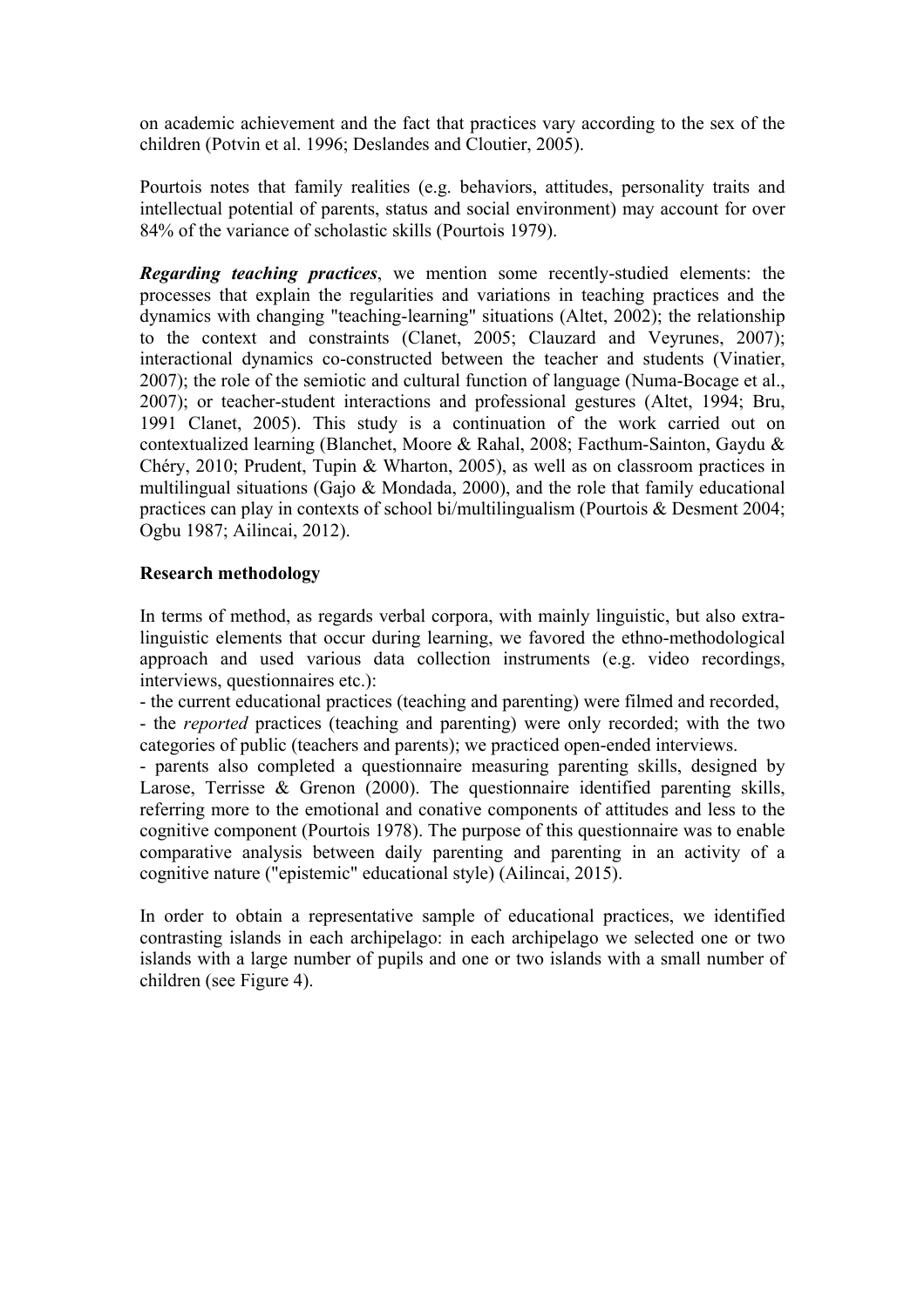

Figure 4: The map represents the French Polynesian archipelagos where the data for our research are collected.

The observations were made over two years, with several stays, on the sites selected for this study (see Figure 4). For each archipelago, the data sets were collected by at least two observers. The pairs were formed with the requirement that at least one observer spoke the local language of the observed speakers.

The observed situations were chosen in the four following subject areas:

- the Polynesian language taught at school<sup>1</sup>,
- English as a foreign language,
- mathematics,
- activities of a scientific and technical nature.

The use of French (standard and/or local) will be analyzed across the board, in all the situations observed. The choice of these subject areas is justified by our desire to set this project in the extension of the research cited above.

The project team is multidisciplinary and consists of researchers in the abovementioned areas: teachers-researchers (six), postgraduates (two), those with PhDs and education professionals (two). The team, organized in pairs with complementary skills, collected the data between September 2014 and February 2016.

<sup>&</sup>lt;sup>1</sup> The languages taught are Reo Tahiti (society), Reo Pa'umotu and its variants (Tuamotu), Marquisien 'Eo enata (South) and 'Eo enana (North), Reo Magareva (Gambier), and the Southern languages: Reo Rapa, Reo Tupua'i, Reo Rurutu, Reo Rimatara and Reo Ra'ivavae.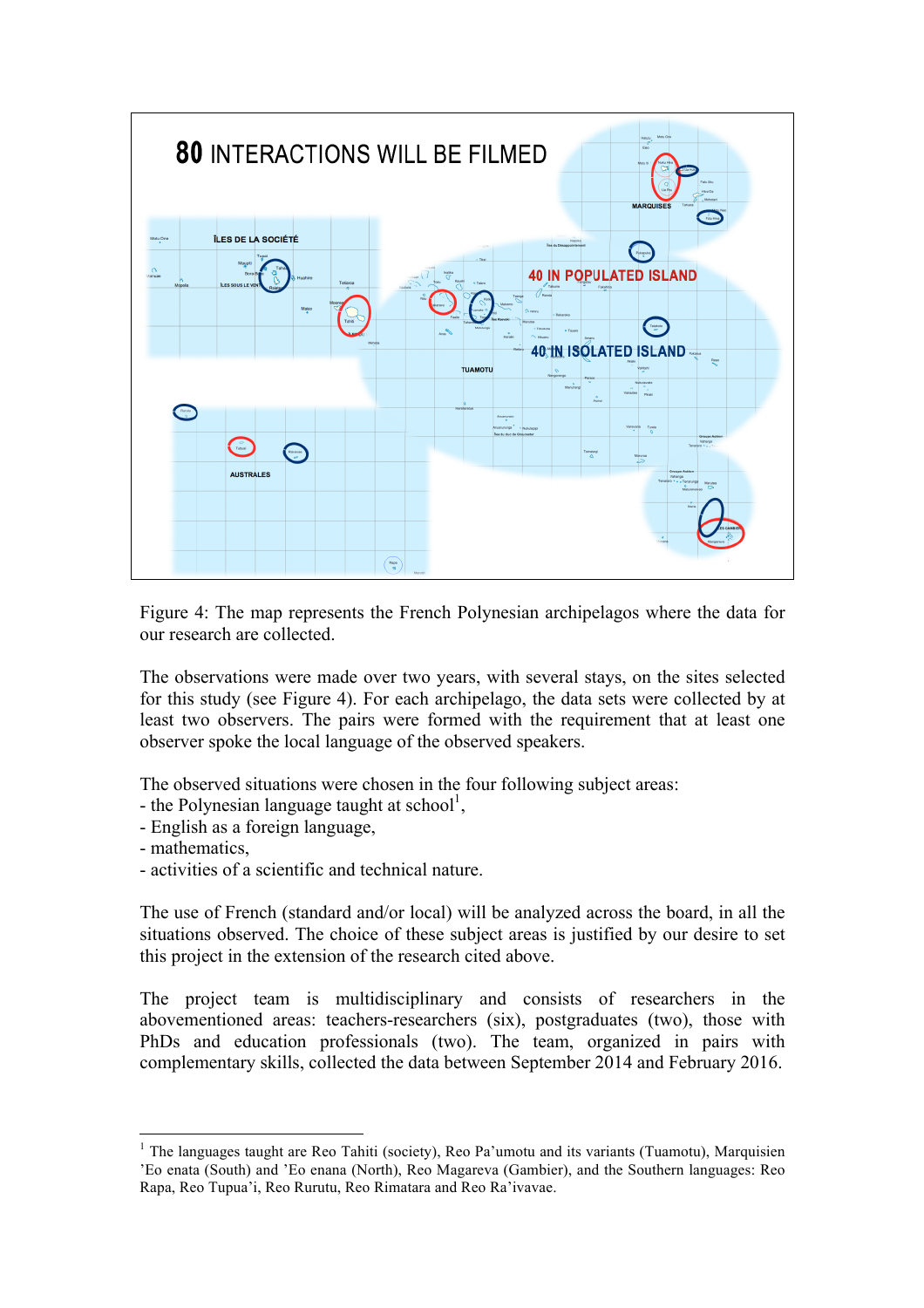An audio and video-recorder were set up in each classroom observed (sometimes two video-recorders were installed, depending on the organization of the class); after having installed the equipment the researchers left the classrooms and observed the classroom actions on their laptops, which had Bluetooth connections with the videorecorders The teacher could choose to present a session of his/her choice from among the four disciplines identified in the project. The interview with the teacher followed the filmed session.

Regarding the parents, an activity of a scientific and technical nature was proposed (the completion of an electrical circuit, followed by an evaluation sheet, where the parent could help the child). This activity was chosen in order to conduct comparative analysis with previous research carried out in French Guyana (Ailincai  $\&$  et al., 2016). As for the teachers, this session was followed by an interview with the parent (see Ailincai  $\&$  et al., 2016). Then, the video/audio recordings were transcribed with the help of ELAN data analysis software.

# **Expected results of the project**

In terms of the end result, this project aims to provide a "corpus base" of educational practices (teaching and parenting) in French Polynesia. This "corpus base" consists of videos, audio recordings and transcripts. The corpus consisting of films and recordings is already finalized; transcripts of the films are currently being finalized and will be made available for the scientific community (online, on CD-ROM support, at the library).

The corpus database (i.e. video and transcripts) will be used for further scientific analysis; indeed, these data are essential for studying the impact of "adult" educational practices (teaching and parenting) on school adjustment and child development.

In today's context where the school is still struggling to use the potential resources of their students and families for learning, it is particularly interesting to invest in the family space in order to educate parents of the importance of developing bilingual skills in their children; this approach seems to be a new way, little exploited to date by research conducted in Polynesia, that could be very effective given the results of the 2011 Pisa Report: "The performance advantage of students whose parents read books to them during their early school years is evident, regardless of the socio-economic background of the family" (OECD, 2011).

# **In terms of scientific breakthroughs**

The constitution of a corpus of current practices in the classroom and the home environment will allow researchers to carry out subsequent scientific analysis that will provide education professionals with important information relating to, for example, regulatory practices in the learning of languages (French, Tahitian and English); interactive educational styles and effectiveness in learning situations; the relationships between home and school interactive styles and their impact on the development of the child.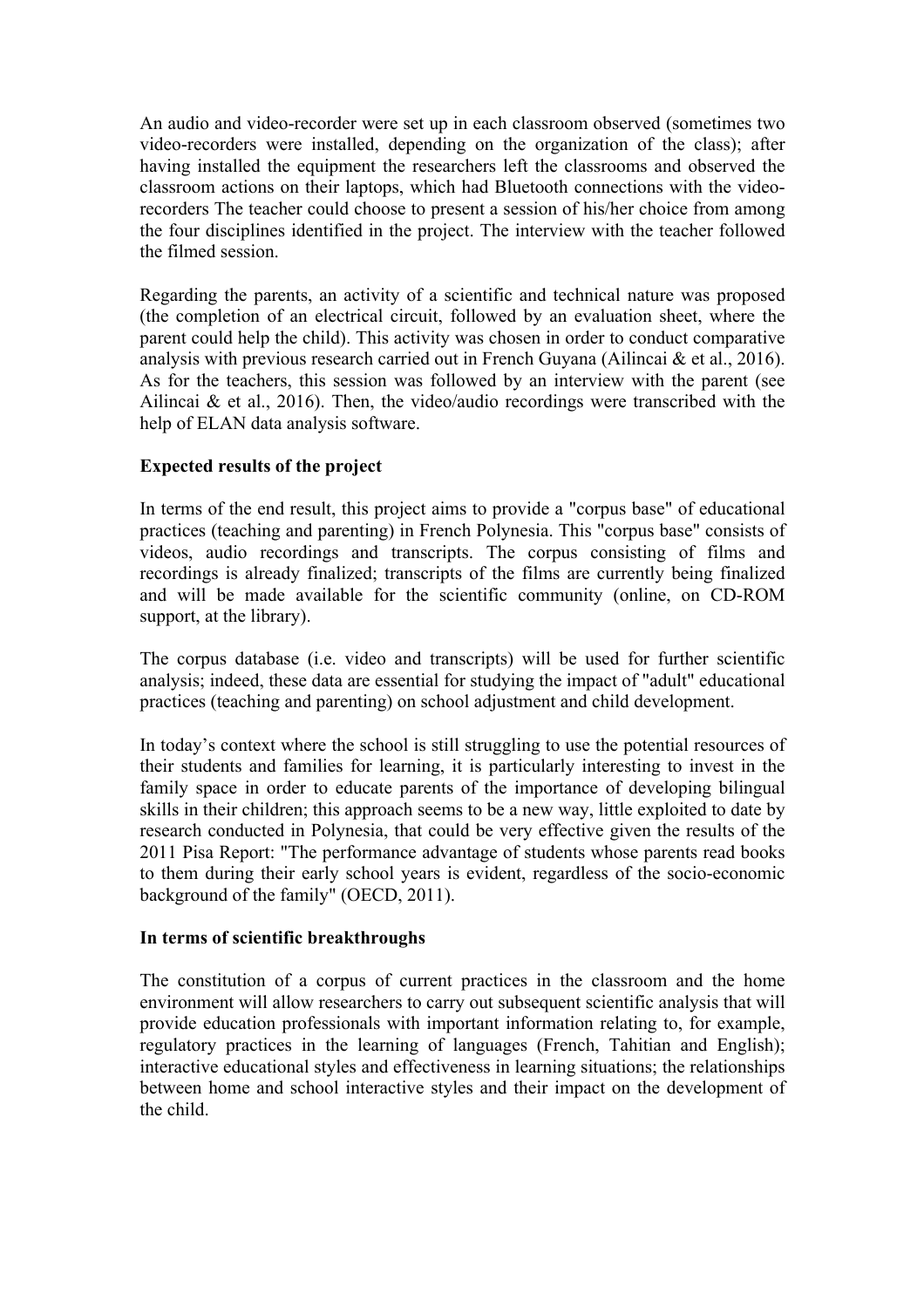*Regarding the corpus on parenting practices, the analysis will focus on:*

- comparative research of "intra-island" interactional variability (between dyads belonging to the same socio-cultural group and inhabiting the same island),

- comparative research of "inter-island" interactional variability (between dyads sharing the same culture, living in the same archipelago, but on different islands),

- comparative research of "inter-archipelago" interactional variability (between dyads who do not share the same mother tongue and with cultural specificities).

*Concerning the corpus of teachers' educational practices, the analysis will focus on:*

- the interactions between students;

- the interactions between the teacher and students.

## **Conclusions**

The purpose of this article was to present a research project, which is in the process of being finalized. The project was funded by the Ministry of Overseas Territories, the University of French Polynesia, the Directorate General for Education and Teaching of French Polynesia, Vice-Rector of French Polynesia and the University of the French Guiana.

This research forms part of an emerging axis dedicated to *Research and Innovation in French Polynesia*. The recent establishment of the new teacher education institutes (*École Supérieure du Professorat et de l'Éducation - ESPE2* ) provides a new framework and platform for implementing basic and applied research on teaching and learning in the French Polynesian Context.

This project also aims to establish "*a map of educational practices*" in all of the archipelagos of French Polynesia in order to build a corpus of data which is representative of the entire territory. Furthermore, it is the first step of a larger project which will target the design of awareness-raising programs to support educational practices in child development.

Indeed, it represents an essential step as regards the study of a) the interactive dynamics of school and family milieus which constitute the main "microsystems"<sup>3</sup> of the child's development framework; and, b) the interaction between and the impact of these educational practices on the school success of children.

This work also aims to provide information for the development of language education policies favouring the implementation of school/family partnerships which is tailored to the characteristics of the learning audience in bi/multilingual contexts. We, therefore, propose the establishment of partnerships with various institutions and professionals in education in French Polynesia, as well as, with the Council of Europe, which is a leading force in projects concerning learning approaches and pedagogies on plurilingualism.

 <sup>2</sup> In the French education system *<sup>E</sup>coles Supérieures du Professorat et de l'Education* (*ESPE*) are public institutions that provide Master level diplomas, a necessary condition to be qualified to take the French national exam to become teachers in primary or secondary schools.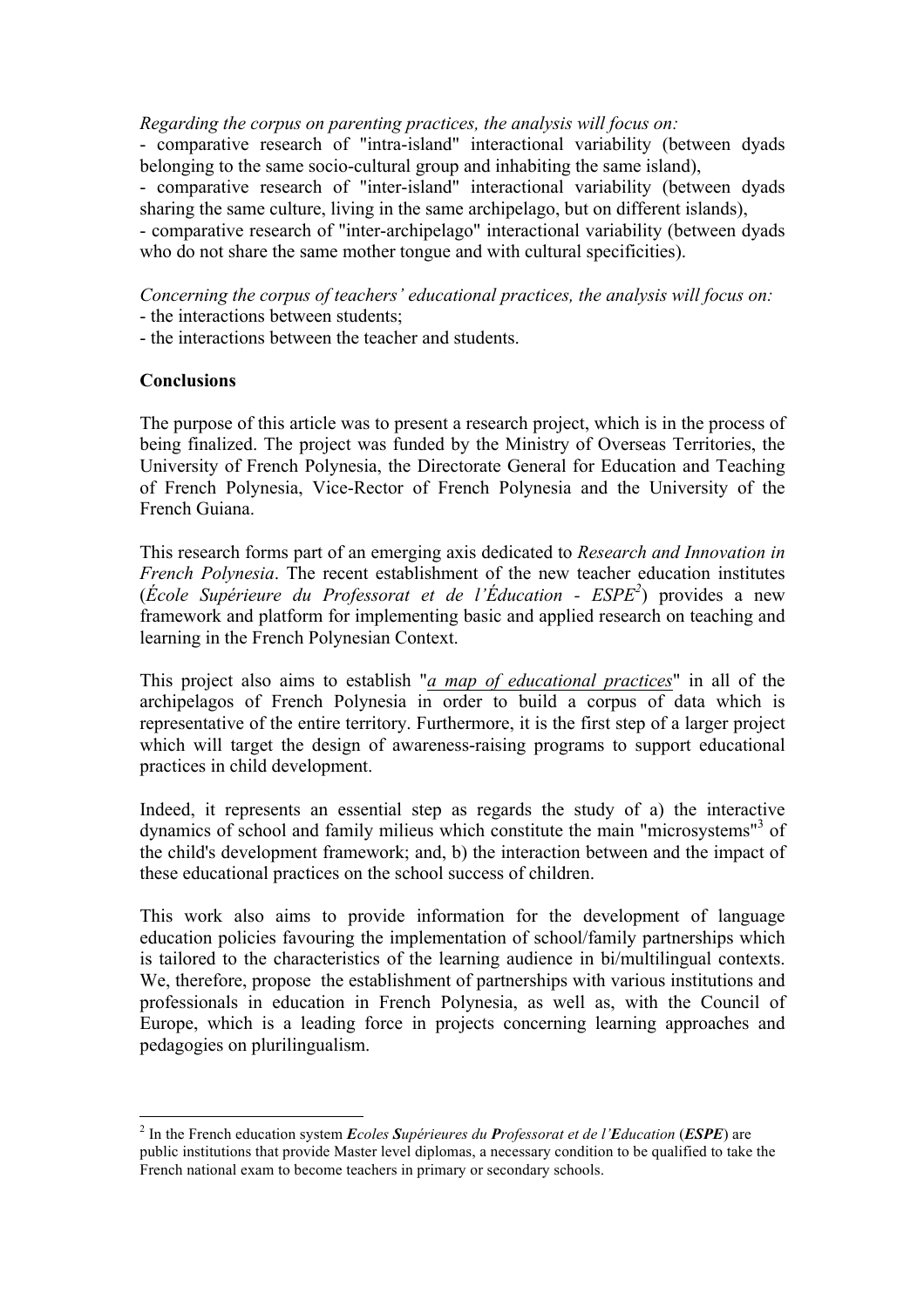## **References**

Ailincai, R., Jund, S., & Alì, M. (2012). Comparaison des écosystèmes éducatifs chez deux groupes d'Amérindiens: les Wayãpi et les Wayana. *Revue française d'éducation comparée, Raisons, Comparaison, Éducation*, 8, 55–90.

Ailincai, R. (2015). *De la variabilité interactionnelle en contexts éducatifs pluriculturels et plurilingues. Comparaisons, compréhensions, contextes minoritaires et modèles interprétatifs.* Thèse d'habilitation à diriger les recherches, Université de la Polynésie française.

Ailincai, R., Bernard, F.-X., Alby, S., Alì, M. & Hidair, I. (2016 –sous presse). *Pratiques éducatives parentales en contexte multiculturel et plurilingue guyanais. Quelle prise en compte dans la formation des maîtres*. Actes du Colloque "Le Printemps de la recherché dans l'ESPE". Paris: Réseau national des ESPE.

Altet, M. (2002). Une démarche de recherche sur les pratiques enseignantes, *Revue française de pédagogie, 138*, 85-93

Altet, M. (1994). Comment interagissent enseignant et élèves en classes ?, note de synthèse, *Revue française de pédagogie, 107*, 123-139.

August, J. G., Realmuto M. G., Hektner, M. J. *et alii* (2001). An Integrated Components Preventive Intervention for Aggressive Elementary School Children: The Early Risers Program. *Journal of Consulting and Clinical Psychology*, *69*(4), 614- 626.

Bandura, A. (1977). *Social learning theory*, Prentice Hall, Eglewood Cliffs, NJ.

Barocas, R., Seifer, R., Sameroff, A.J., Andrews, T.A., Croft, R.T., Ostrow, E. (1991). Social and interpersonal determinants of developmental risk. *Developmental Psychology*, *27*(3), 479-488.

Blanchet, P., Moore, D., & Rahal, S. A. (2008). *Perspectives pour une didactique des langues contextualisée*. Archives contemporaines.

Bloom, B.S. (1964). Stability and Change in human characteristics, New York: John Wiley & sons.

Bronfenbrenner, U. (1979). The ecology of human development: experiments by nature and design. Cambridge: Harvard University Press.

Bronfenbrenner U. (1986). Ecology of the family as a context for human development. *Developmental Psychology, 22*, 723–742.

Bronfenbrenner, U. (1995). The bioecological model from a life course perspective. In P. Moden, G. H. Elder & K. Luscher (Eds.), Examining lives in context (pp. 599- 618). Washington, DC: APA.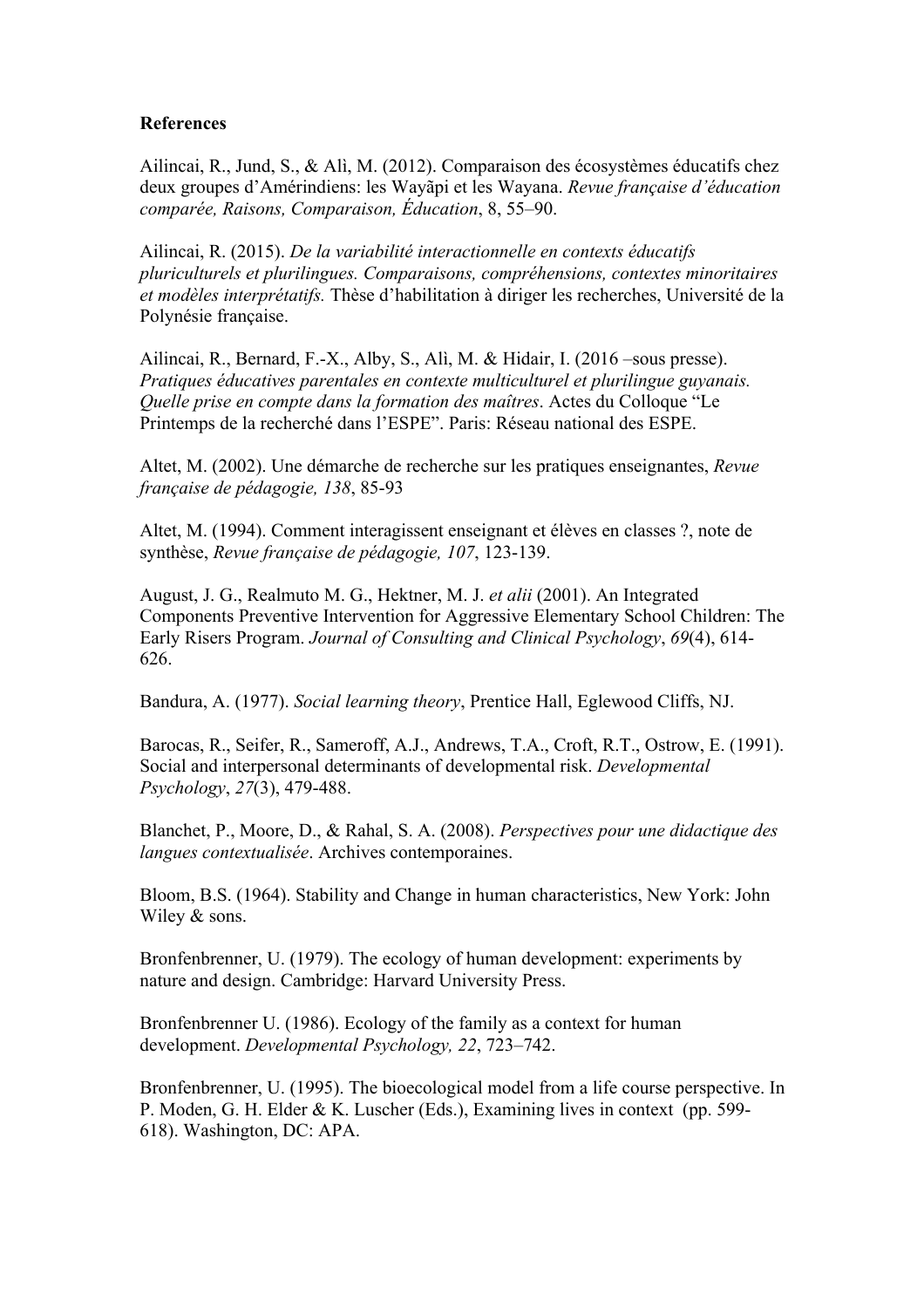Bronfenbrenner, U., & Ceci, S. J. (1994). Nature-nurture reconceptualized in developmental perspectives: a bioecological model. *Psychological Review, 101*, 568- 586.

Bru, M. (1991). *Les variations didactiques dans l'organisation des conditions d'apprentissage*, Toulouse : éditions EUS.

Bruner, J. (1978). The role of dialogue in language acquisition In A. Sinclair, R., J. Jarvelle, & W. J. M. Levelt (Eds.), *The Child's Concept of Language*. New York: Springer-Verlag

Charlot, B., (1999) *Le rapport au savoir en milieu populaire. Une recherche dans les lycées professionnels de banlieue*, éd Anthropos

Clanet, J. (2007). Un organisateur des pratiques d'enseignement : les interactions maître-élève(s), *Recherche et Formation*, *56*, 47-66.

Clanet, J. (2005b). Contribution à l'étude des pratiques d'enseignement ; Caractérisation des interactions maître-élève(s) et performances scolaires, *Dossier des Sciences de l'éducation, 14*, Toulouse : PUM.

Clauzard, P., Veyrunes, P. (2007). Analyse croisée d'une séance de grammaire au cycle 2, *Recherche et Formation*, *56*, 109-120.

Calzada J. E. ; Fernandez Y. & Cortes E. D. (2010). Incorporating the Cultural Value of Respeto Into a Framework of Latino Parenting. *Cultural Diversity and Ethnic Minority Psychology*, *16*(1),77–86.

Deslandes, R., & Cloutier, R. (2005). Pratiques parentales et réussite scolaire en fonction de la structure familiale et du genre des adolescents, *Revue française de pédagogie, 151*, 61-74

Dearing E., Simpkins S., Holly Kreider H. *et alii* (2006). Family Involvement in School and Low-Income Children's Literacy: Longitudinal Associations Between and Within Families. *Journal of Educational Psychology*, *98*(4), 653–664.

Deater-Deckard K. ; Mullineaux P. Y. ; Beekman C. *et alii* (2009). Conduct problems, IQ, and household chaos : A longitudinal multi-informant study. *Journal of Child Psychology and Psychiatry*, *50* (10), 1301-1308.

Dieterich S. E. ; Assel M. A. ; Swank P. *et alii* (2006). The impact of early maternal verbal scaffolding and child language abilities on later decoding and reading comprehension skills. *Journal of School Psychology*, *43,* 481-494.

Facthum-Sainton, J., Gaydu, A. J., & Chéry, C. (2010). Adaptation de la didactique du français aux situations de créolophonie: guide du maître: La Guadeloupe. *Direction de l'éducation et de la formation: programme d'apprentissage du français en contexte multilingue. Paris: OIF*.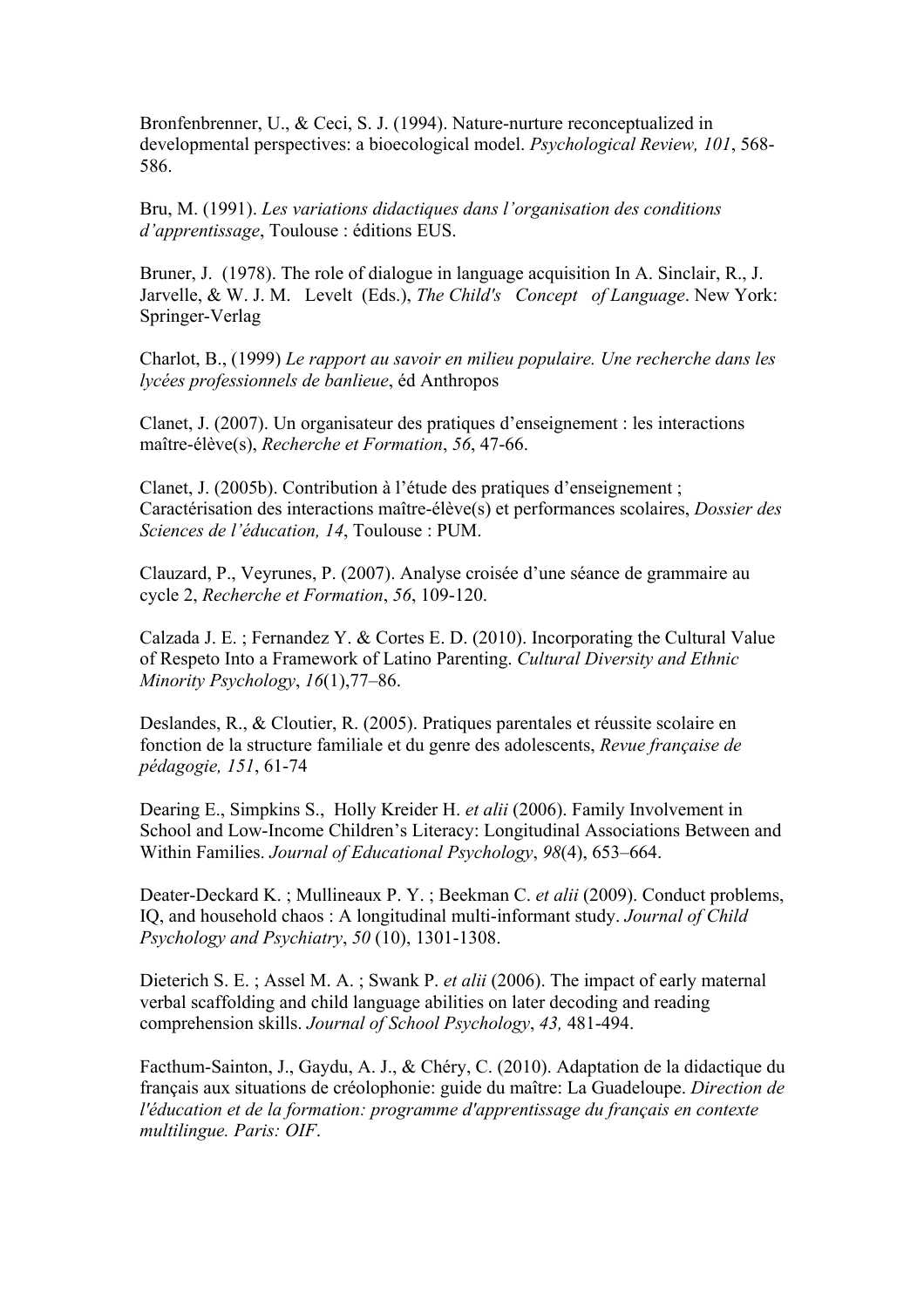Feinberg E. M., Jones E. D., Kan L. M. *et alii* (2010). Effects of Family Foundations on Parents and Children: 3.5 Years After Baseline. *Journal of Family Psychology*, *24*  (5), 532-542.

Gabillon, Z.; Ailincai, R. (2013). CLIL: A Science Lesson with Breakthrough Level Young EFL Learners. *Education*, 3(3), 168-177.

Gabillon, Z., & Ailincai, R. (2015a). Multilingual primary education initiative in French Polynesia. *Procedia-Social and Behavioral Sciences, 174*, 3595-3602.

Gabillon, Z. & Ailincai R. (2015b). Content and Language Integrated Learning: In search of a coherent conceptual framework. *Paper presented at European Conference on Language Learning (ECLL), Brighton, UK. pp*. 311 – 324. (ISSN: 2188-1162).

Gajo, L., Mondada, L., (2000). *Interactions et acquisitions en contexte*, Fribourg: Editions universitaires.

Kalff A.C. ; Kroes M. ; Vles *et alii* (2001). Factors affecting the relation between parental education as well as occupation and problem behaviour in Dutch 5- to 6-yearold children*. Social Psychiatry and Psychiatric Epidemiology, 36*(7), 324 – 331.

Khanna S. M. & Kendall C. P. (2009). Exploring the Role of Parent Training in the Treatment of Childhood Anxiety. *Journal of Consulting and Clinical Psychology*, *77*(5), 981–986.

Kilgore K., Snyder J. & Lentz C. (2000). The contribution of parental discipline, parental monitoring, and school risk to early-onset conduct problems in African American boys and girls. *Developmental Psychology, 36*(6), 835-845.

Lacombe, C. (2006). *Milieu physique, vie quotidienne et idéaux socioculturels*. Thèse doctorale. Université de Laval.

Lahaye W., Pourtois J.-P. & Desmet H. (2007). *Transmettre. D'une génération à l'autre*. Paris : PUF.

Lave, J. & Wenger, E. (1991). *Situated learning: Legitimate peripheral participation*. Cambridge:Cambridge University press.

Lengua J. L. (2006). Growth in Temperament and Parenting as Predictors of Adjustment During Children's Transition to Adolescence. *Developmental Psychology*, 42(5), 819–832.

Leont'ev, A. N. (1978). Activity, Consciousness, Personality. Englewood Cliffs, NJ, Prentice Hall. http://lchc.ucsd.edu/MCA/Paper/leontev/intro.htm

Livas-Dlott A., Fuller B. & Stein L. G. (2010). Commands, Competence, and Carino: Maternal Socialization Practices in Mexican American Families. *Developmental Psychology,* 46(3), 566–578.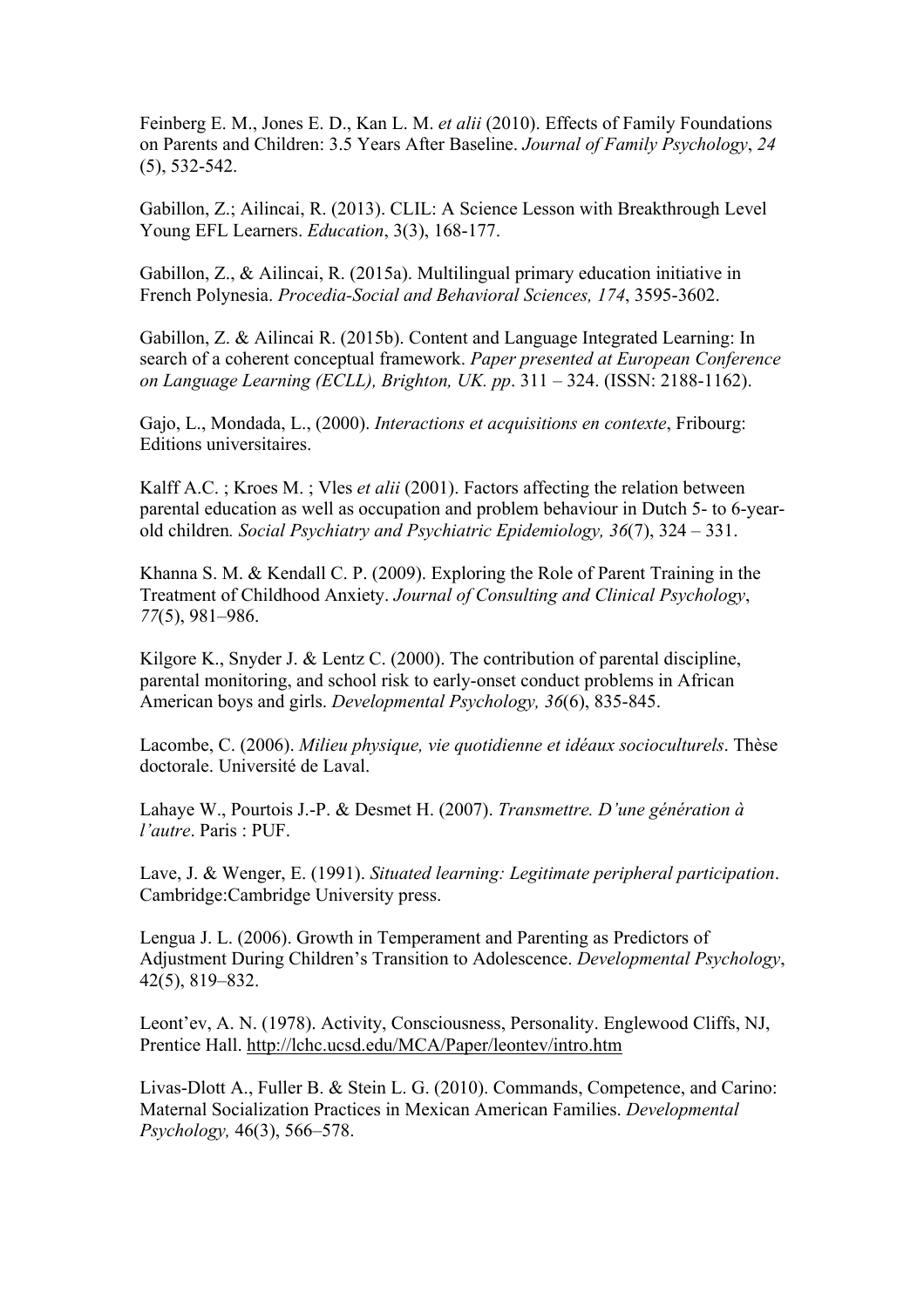Martin A. Ryan R. M. & Brooks-Gunn J. (2007). The joint influence of mother and father parenting on child cognitive outcomes at age 5. *Early Childhood Research Quartely, 22*, 423-439.

Montandon C. & Sapru S. (2002). L'étude de l'éducation dans le cadre familial et l'apport des approches interculturelles. In B. Bril, P. Dasen, C. Sabatier & B. Krewer. *Propos sur l'enfant et l'adolescent*. Paris : l'Harmattan, p 125 -147.

Mugny, M. et Carugati, F. (1985). *L'intelligence au pluriel*, Lausanne, Delval.

Nocus, I., Guimard, P., Vernaudon, J., Paia, M., Cosnefroy, O., & Florin, A. (2012a). Effectiveness of a heritage educational program for the acquisition of oral and written French and Tahitian in French Polynesia. *Teaching and Teacher Education, 28*(1), 21- 31.

Nocus, I., Vernaudon, J. & Paia, M. (Eds.), (2014). *L'école plurilingue en outre-mer : Apprendre plusieurs langues, plusieurs langues pour apprendre*. Rennes: Presses Universitaires de Rennes.

Numa-Bocage, L., Masselot, P., Vinatier, I. (2007). Comment rendre compte des difficultés rencontrées par une enseignante débutante dans la conduite d'une séance sur la dizaine au CP ? *Recherche et Formation*, *56*, 121-138.

Ogbu, J. U. (1978). Black-white differences in school performance: A critique of current explanations. In J. U. Ogbu (Ed.), *Minority education and caste: The American system in cross-cultural perspective* (pp. 43–65). Academic Press, Inc.

Orte C. ; Touza C. ; Ballester L. *et alii* (2008). Children of Drug Dependent Parents: Prevention Programme Outcomes. *Educational Research*, *50*(3), p. 249-260.

Potvin, J.-Y., Kervahut, T., Garcia, B.-L., Rousseau, J.-M., 1996. The vehicle routing problem with time windows – Part I: Tabu search. *INFORMS Journal on Computing 8,* 158–164.

Pourtois, J.-P. (1979). Comment les mères enseignent à leur enfant. Paris : Presses Universitaires de France.

Pourtois J.-P. & Desmet H. (2004). *L'éducation implicite*. Paris: PUF.

Pourtois J.-P. & Desmet H. (1989). L'Education familiale. *Revue française de pédagogie, 86*, 69-101.

Pourtois, J.P. & Delhaye, G (1981). L'école : connotation et appartenance sociale, *Revue française de Pédagogie*, *54*, 24-31.

Prudent, L. F., Tupin*, F.* et Wharton*, S*. (2005). *Du plurilinguisme à l'école : vers une gestion coordonnée des langues en contextes éducatifs sensibles*. Berne: Peter Lang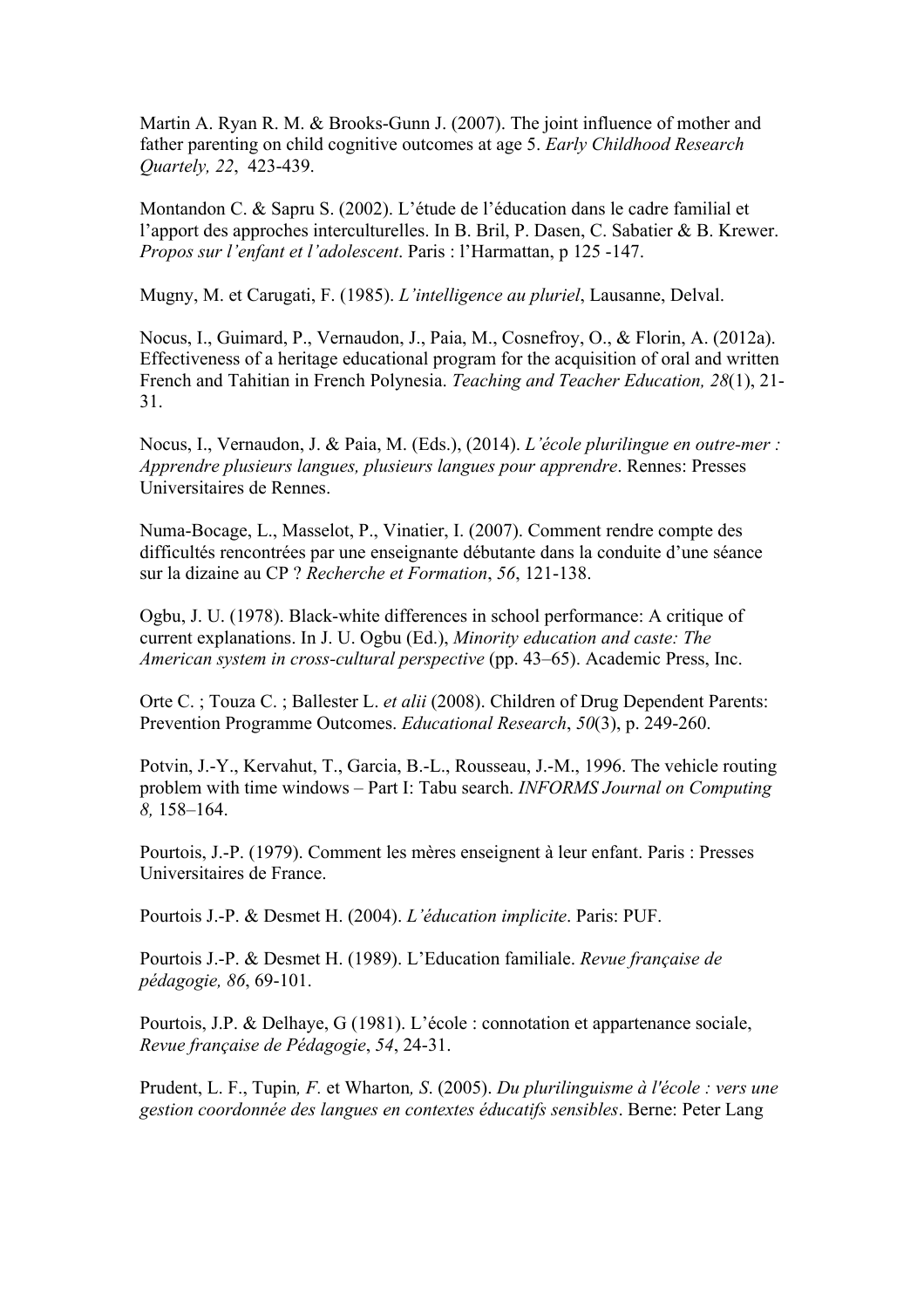OECD (2011), « Quelle est la réponse des systèmes d'éducation face à l'effectif croissant d'élèves issus de l'immigration ? », *PISA à la loupe*, No. 11, OECD Publishing, Paris. DOI : http://dx.doi.org/10.1787/5k9h2r5krh0r-fr

Salaün, M. (2012). Quand la langue d'origine rencontre la forme scolaire : le cas du tahitien en Polynésie française, *Revue française d'éducation comparée, 8,* 185-206.

Spoth, R., Randall, G. K., & Shin, C. (2008). School success through partnershipbased family competency training: Experimental study of long-term outcomes. *School Psychology Quarterly, 23*(1), 70–89.

Steinberg L., Lamborn S. D., Dornbusch S. M. *et alii* (1992). Impact of parenting practices on adolescent achievement : Authoritative parenting, school involvement, and encouragement to succeed. Child Development, *63,* 1266-1281.

Super, C. M., & Harkness, S. (1986). The Developmental Niche: A Conceptualization at the Interface of Child and Culture. *International Journal of Behavioral Development, 9*(4), 545 –569.

Super, C. M. & Harkness, S. (1997). The cultural structuring of child development. In J. W. Berry, P. R. Dasen & T. S. Saraswathi (Eds), Handbook of cross-cultural psychology, second edition. Vol. 2: Basic processes and human development (pp. 1- 39). Boston : Allyn & Bacon

Tazouti Y., Flieller A. & Vrignaud P. (2005). Comparaison des relations entre l'éducation parentale et les performances scolaires dans deux milieux socio-culturels contrastés (populaire et non populaire). *Revue française de pédagogie, 151*, 29-46.

Larose, F., Terrisse, B., & Grenon, V. (2000). L'évaluation des facteurs de risque et de protection chez les enfants de maternelle et de premier cycle de l'enseignement primaire: l'échelle des compétences éducatives parentales (ECEP). *La revue internationale de l'éducation familiale; recherche et interventions*, *4*(2), 103-127.

Valiente C., Lemery-Chalfant K. & Reiser M. (2007). Pathways to problem behaviors: Chaotic homes, parent and child effortful control, and parenting. *Social Development*, *16*, 249–267.

Valsiner, J. (1987). *Culture and the development of the children's action, a culturalhistorical theory of developmental psychology* . New York : John Wiley & Sons, Inc.

Vandenplas-Holper, C. (1987). Les théories implicites du développement et de l'éducation. *European Journal of Psychology of Education*, *2*(1), 17-39.

Vinatier, I. (2007). La notion d'organisateur dans une perspective interactionniste : définition et enjeux, *Recherche et Formation*, *56*, 33-46.

Vygotsky, L.S. (1978). *Mind and society: The development of higher mental processes*. Cambridge, MA: Harvard University Press.